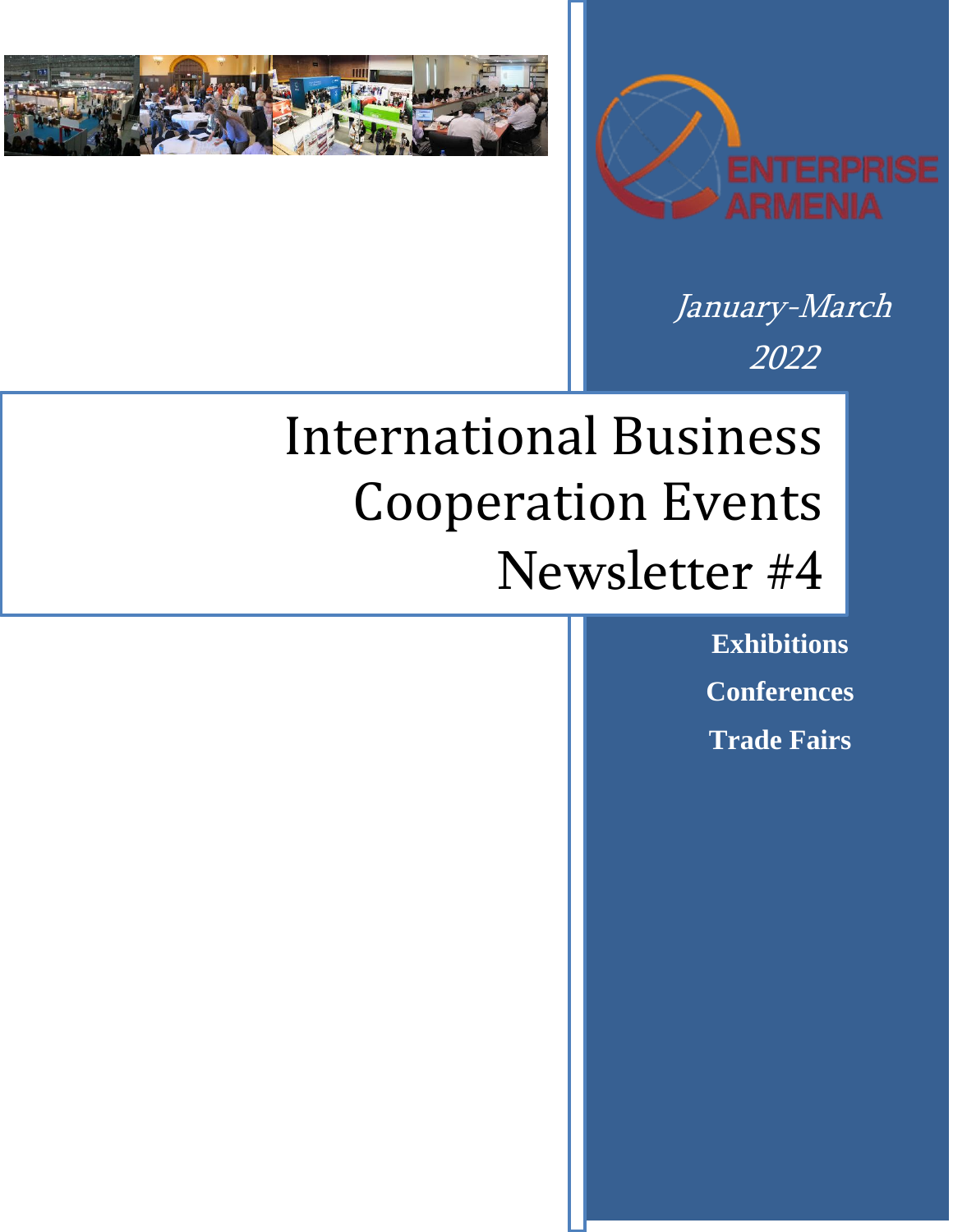## January

## Heimtextil

International Trade Fair for Home and Contract Textiles Project team Fon: +49 69 7575-6823 +49 69 7575-6416 Fax: +49 69 7575-6609 [heimtextil@messefrankfurt.com](mailto:heimtextil@messefrankfurt.com) [http://www.heimtextil.messefrankfurt.com](http://www.heimtextil.messefrankfurt.com/)  Industry sector

Textiles (Clothing and Home Textiles, Technical Textiles)

### Main product group

Household Textiles, Home Textiles, Contract Textiles, Decorative Fabrics, Curtains, Embroideries, Upholstery Fabrics, Leather, Sun Blinds, Venetian Blinds, Carpets, Wall to Wall Carpeting, Wallpaper, Wallpapering Accessories, Bedding, Mattresses, Blankets, Bed Linen, Table Linen, CAD, CAM, Sales Promotion, Bathroom Textiles, Pillows, Textile Design, E-Commerce, Fibres, Yarns, Bed/Bedroom Systems, Shop Construction

## **PSI**

The Leading European Trade Show of the Promotional Product Industry Project team

**Dusseldorf, Germany 11.01.2022-13.01.2022**

**Messegelände Frankfurt on the Main, Germany 11.01.2022-14.01.2022**

Fon: +49 211 90191-704 Fax: +49 211 90191-170

info@psi-messe.com

[http://www.psi-messe.com](http://www.psi-messe.com/)

### Industry sectors

Advertising, Marketing, Franchising, Clothing, Fashion, Accessories, Paper and Printing Industry, Media Production

## Main product group

Advertising Materials, Premiums, Promotions, Finishing Processes, Work Clothes, Special-Purpose Clothing, Sportswear, Textiles, Fanarticle, Caps, Embroideries, Screen Printing, Textile Printing, Textile Finishing Machines, Paper Finishing

## **Interplastica**

International Trade Fair Plastics and Rubber Project team Fax: 0049-211-4560852 [http://www.interplastica.de](http://www.interplastica.de/) Industry sectors

Plastic and Rubber Processing

## Main product group

Plastic Production Machinery, Plastic Processing Machinery, Basic Materials, Accessories, Semi-Finished Products, Plastic Products, Logistics, Storage Technology, Services



Enterprise Armenia Address: 5a M. Mkrtchyan St., Yerevan 0010, Armenia, Tel.: (+374 98) 255 018, [www.isc.am](http://www.isc.am/) 

**Moscow, Russia**

25**.**01**.2022-**28**.**01**.2022**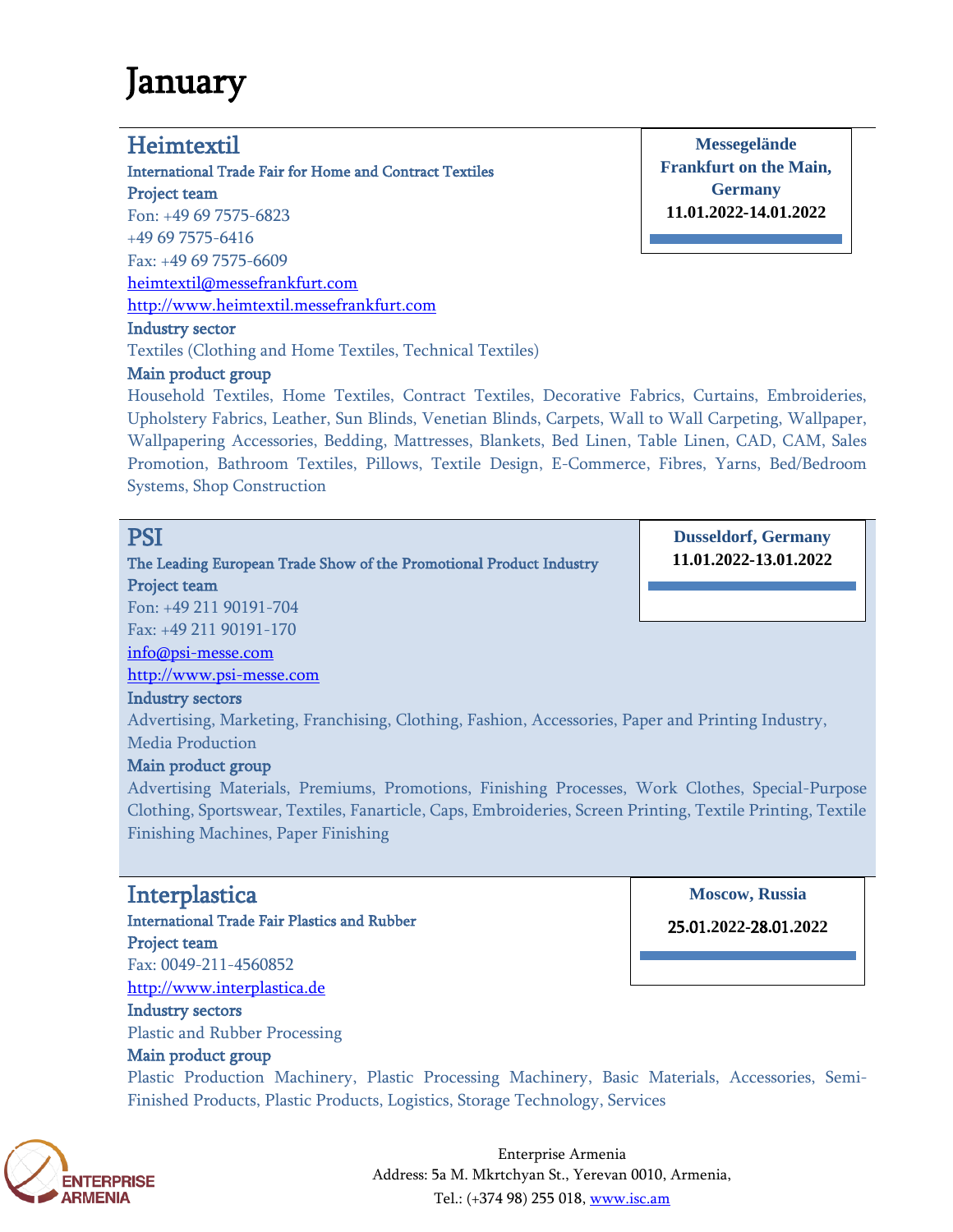| $LIGHT-Lightfair$                                                                         | <b>Warsaw, Poland</b>  |
|-------------------------------------------------------------------------------------------|------------------------|
| <b>International Trade Show of Lighting Equipment</b>                                     | 26.01.2022-28.01.2022  |
| Project team                                                                              |                        |
| info@lightfair.pl                                                                         |                        |
| http://www.lightfair.pl                                                                   |                        |
| <b>Industry sectors</b>                                                                   |                        |
| <b>Lighting, Lighting Technology</b>                                                      |                        |
| Main product group                                                                        |                        |
| Lighting Technology, Lighting Technology, Lamps, Street Lighting, Components, Accessories |                        |
| Paperworld                                                                                | <b>Berlin, Germany</b> |
| <b>International Trade Fair for Stationery,</b>                                           | 29.01.2022-01.02.2022  |
| <b>Office Supplies and Writing Instruments</b>                                            |                        |
| Project team                                                                              |                        |
| Fon: +49 69 7575-6821                                                                     |                        |
| Fax: +49 69 7575-96821                                                                    |                        |
| paperworld@messefrankfurt.com                                                             |                        |
| http://www.paperworld.messefrankfurt.com                                                  |                        |
|                                                                                           |                        |
| <b>Industry sectors</b>                                                                   |                        |

#### Main product group

Office Technology, Software, Presentation Technology, Telecommunication, Office Furnishing, Stationery, School Supplies, Advertising Materials, Printers, Multimedia, Hobby Articles, Amateur Handicraft Articles, Office Communication, Office Organization, Design for Paper and Packaging, Imaging, Paper, Writing Instruments, printer cartridges, Office Equipment, Office Supplies, Gifts, Greeting Cards, Paper Products, School Equipment, Bags, Table Decoration, Drawing Instruments

## February

## IDEABIELLA (Part of Milano Unica)

Fabrics for Men's Wear Exhibition Project team [info@ideabiella.it](mailto:info@ideabiella.it) <http://www.ideabiella.it/> Industry sector Textiles Main product group

Fashion Fabrics, Knitted Fabrics, Lining Materials

#### **Milan, Italy**

**01.02.2022-03.02.2022**



Enterprise Armenia Address: 5a M. Mkrtchyan St., Yerevan 0010, Armenia, Tel.: (+374 98) 255 018, [www.isc.am](http://www.isc.am/)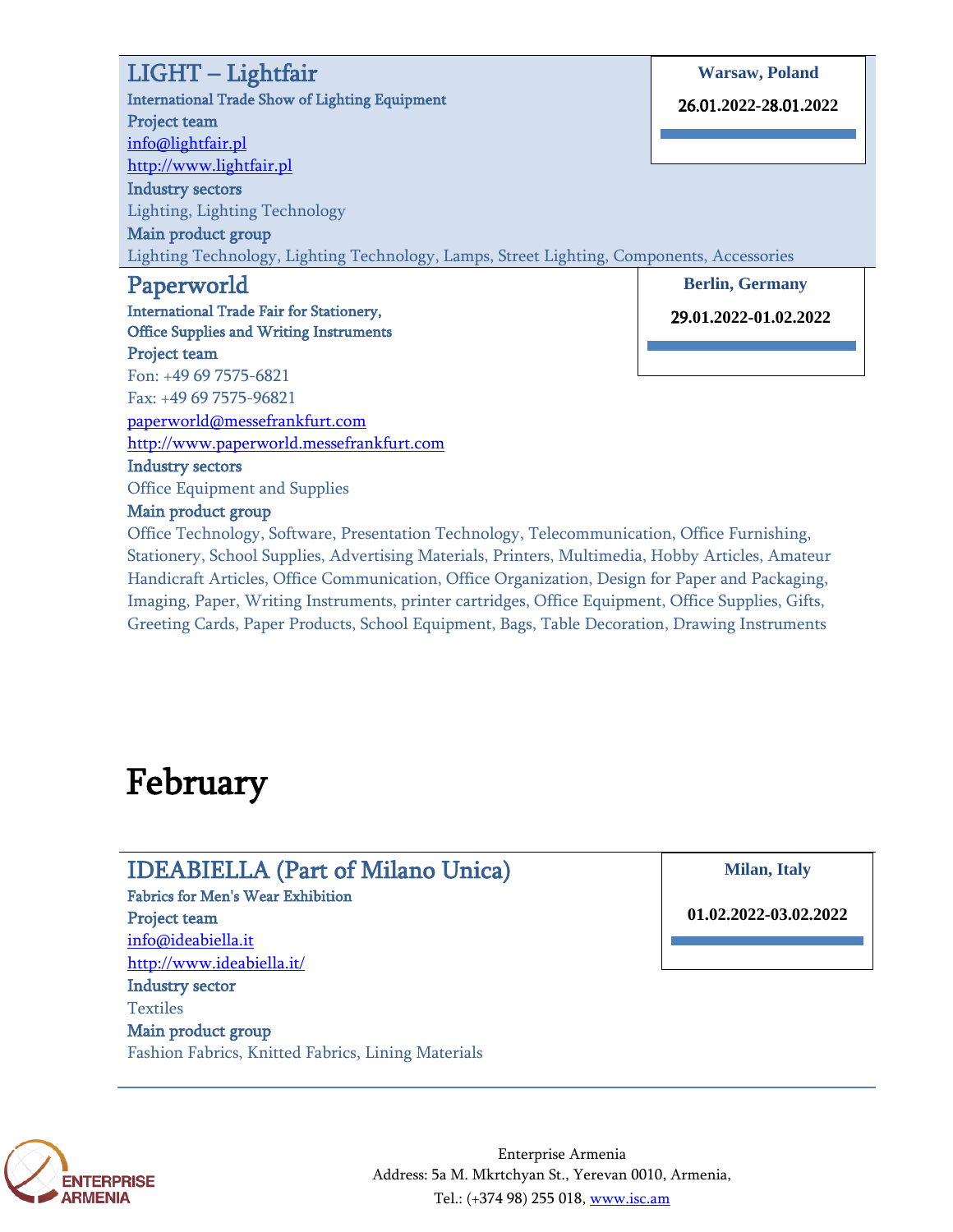## FRUIT LOGISTICA

International Trade Fair for Fruit and Vegetable Marketing Project team Fon: +49 30 3038-2045

Fax: +49 30 303891-2045

fruitlogistica@messe-berlin.de

[http://www.fruitlogistica.de](http://www.fruitlogistica.de/)

### Industry sectors

Food Processing and Packaging Machinery , Transport and Traffic , Logistics, Gears and Drives, Conveyance and Storage Technology, Food, Beverage and Luxury Foodstuff

## Main product group

Biological Horticulture, Services, Fresh convenience products, Vegetables, Green Houses, Ports, IT Services, Potatoes, Air Conditioning, Storage Technology, Food Analysis, Logistics, Fruits, Ecological Products, Recycling, Seeds, Transport, Packaging Technology, Vegetable Cultivation, Vegetable Processing, Foodstuff from Controlled Biological Cultivation, Fruit Cultivation, Fruit Processing, Shipping companies, Sorting Machines, Deep-frozen Food Products, Packaging Machinery, Packaging Material, Innovations, mushrooms

## **HORECA**

Project team [http://www.horecaexpo.gr](http://www.horecaexpo.gr/)

Industry sector

Hotel and Catering, Shop Fittings ,Food, Beverage and Luxury

Foodstuff

## Main product group

Catering Trade/Gastronomy, Catering, Shop Fittings, Large Kitchen Equipment, Restaurant Equipment, Restaurant Furnishings, Uniforms, Table Linen, Packaging Technology, Cleaning Technology, Foodstuff, Delicacies, Dairy Products, Seafood, dried fruits, Fruits, Vegetables, Meat Products, Poultry, Deep-frozen Food Products, Dietetic Products, Bakery Products, Chocolate, Coffee, Tea

## INHORGENTA MUNICH

International Trade Fair for Jewellery, Watches, Design, Gemstones and Technology

Project team

Fon: +49 89 949-20181 Fax: +49 89 949-20189

[inhorgenta@messe-muenchen.de](mailto:inhorgenta@messe-muenchen.de)

[http://www.inhorgenta.com](http://www.inhorgenta.com/)

## Industry sector

Gifts, Watches & Clocks, Jewelry, Crafts, Special Occasion Party Items

## Main product group

Watches, Clocks, Goldsmiths and Jewellers, Jewellery, Pearls, Silverware, Cartons, Cases, Workshop Equipment, Shop Construction, Imitation Jewellery, Tools, Display, Gold Jewellery, Goldware, Silver Jewellery, Watches and Clocks, Crystal-Controlled Clocks, Equipment for the Watch and Clock



Enterprise Armenia Address: 5a M. Mkrtchyan St., Yerevan 0010, Armenia, Tel.: (+374 98) 255 018, [www.isc.am](http://www.isc.am/) 

### **Berlin, Germany**

**09.02.2022-11.02.2022**

**Athens, Greece**

**11.02.2022-14.02.2022**

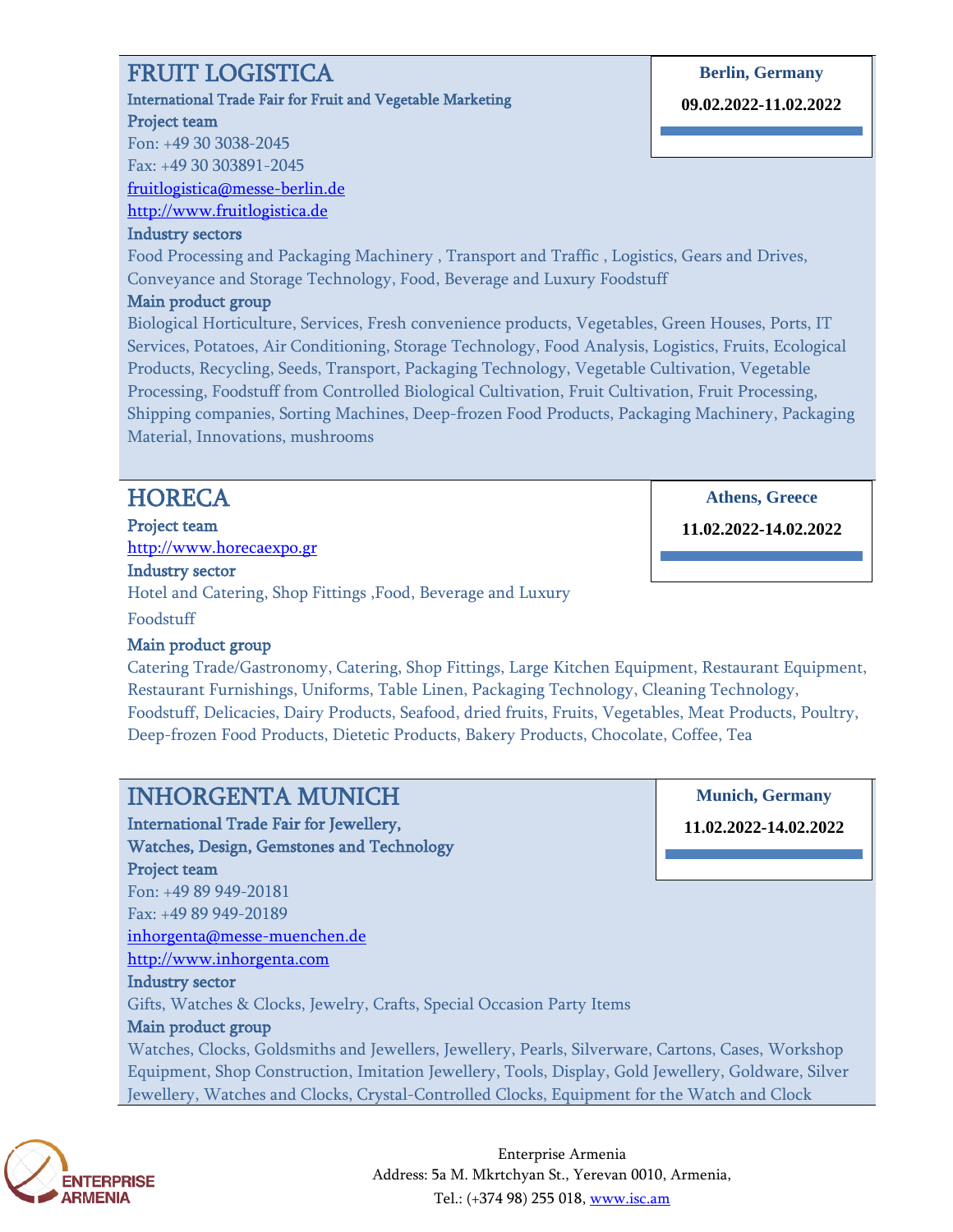Industry, Clockmaker Equipment, Movements, Amber, Jewels, Fashion Jewellery, Precious Metals, Goldsmith Equipment, Equipment for the Jewellery Industry, Packaging Material, Diamonds

## BIOFACH + VIVANESS

World's Leading Trade Fair for Organic Food / International Trade Fair for Natural and Organic Personal Care Project team

Fon: +49 911 8606-8998 Fax: +49 911 8606-120086 [biofach@nuernbergmesse.de](mailto:biofach@nuernbergmesse.de) [vivaness@nuernbergmesse.de](mailto:vivaness@nuernbergmesse.de) [http://www.biofach.de](http://www.biofach.de/)

[http://www.vivaness.de](http://www.vivaness.de/)

#### Industry sector

Food, Beverage and Luxury Foodstuff, Cosmetics, Personal Hygiene

#### Main product

groupFashion Accessories, Foodstuff from Controlled Biological Cultivation, Basic Materials, Fruits, Vegetables, Delicatessen Foods, Health Foods, Spices, Meat Products, Sausages, Fish, Milk Products, Dairy Products, Deep-frozen Food Products, Bakery Products, Sweets, Beverages, Natural Products, Agricultural Products, Home Textiles, Footwear, Leather Goods, Cosmetics, Toilet Requisites, Childcare, Perfumery, Wellness, Toiletries, Detergents, Hygienicsygiene, Wellness,Textiles

## Home Textile Salon

International Salon of Decorative Fabrics, Home Textiles and Interior Furnishings Project team [rie@textilexpo.ru](mailto:rie@textilexpo.ru) <http://textilexpo.ru/en/about-fair/salons/home-textile-salon> [http://www.textilexpo.ru](http://www.textilexpo.ru/)

#### Industry sector

Textile and Clothing Machinery, Textile Cleaning , Textiles (Clothing and Home Textiles, Technical Textiles)

#### Main product group

Home Textiles, Decorative Fabrics

## AGRITECHNICA

The world's leading trade fair for agricultural technology Project team

Fon: +49 69 24788-900 Fax: +49 69 24788-113 [agritechnica@dlg.org](mailto:agritechnica@dlg.org)

[http://www.agritechnica.com](http://www.agritechnica.com/)

## Industry sector

Agriculture and Forestry, Landscape Gardening, Fisheries, Livestock Farming Main product group

**Hanover**,**Germany**

**Moscow**, **Russia**

22**.02.2022-**24**.02.2022**

27**.02.2022-**05**.0**3**.2022**

**FNTFRPRISF ARMENIA** 

Enterprise Armenia Address: 5a M. Mkrtchyan St., Yerevan 0010, Armenia, Tel.: (+374 98) 255 018, [www.isc.am](http://www.isc.am/) 

**Nuremberg, Germany**

**15.02.2022-18.02.2022**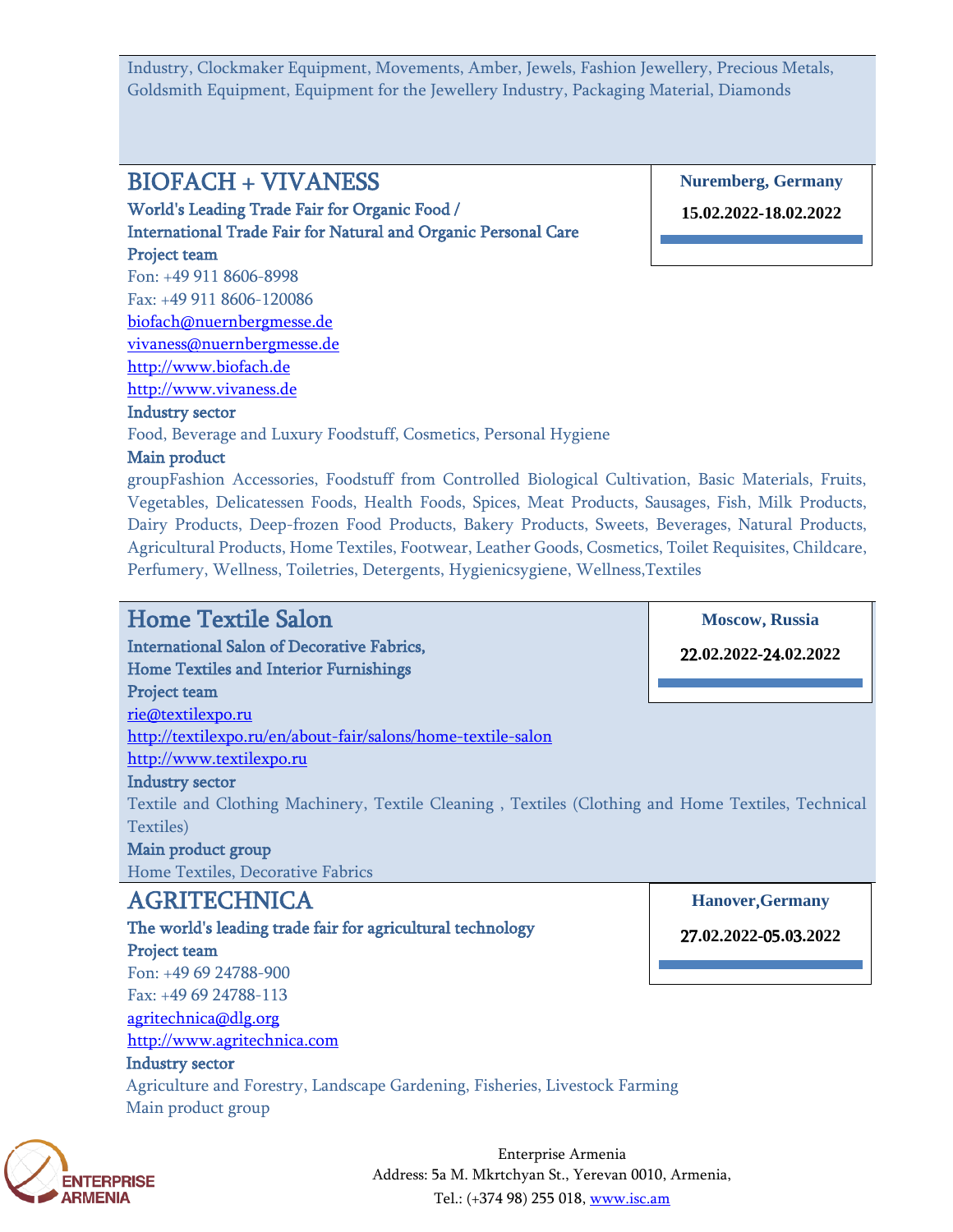Tractors, Transport Technology, Soil Cultivation Machines, Irrigation Plants, Plant Protection, Harvesting Machines, Municipal Engineering, Landscape Preservation, Forestry Engineering, Regenerating raw materials, Seeds, Fertilizer, Fuel, Lubricants, Components, Replacement Parts, Gears and Drives Technology, Information Technology, Software, Fertilizer Technology, Cereal and Seed Processing Machines, Electronics, Second hand machine exchange

## March

## INLEGMASH

International Exhibition for Textile Manufacturing and Processing, Technical Textile, Non-wovens Project team

**Milan, Italy**

**01.0**3**.2022-0**4**.0**3**.2022**

**Berlin, Germany 09.02.2022-11.02.2022**

## Industry sector

Textile and Clothing Machinery, Textile Cleaning

### Main product group

Textile Machinery, Textile Processing, Garment Machinery, Environment Protection, Industrial Health and Safety, Non-Wovens

## FRUIT LOGISTICA

[inlegmash-expo@expocentr.ru](mailto:inlegmash-expo@expocentr.ru) <https://www.inlegmash-expo.ru/>

International Trade Fair for Fruit and Vegetable Marketing

### Project team

Fon: +49 30 3038-2045 Fax: +49 30 303891-2045 fruitlogistica@messe-berlin.de [http://www.fruitlogistica.de](http://www.fruitlogistica.de/)

### Industry sectors

Food Processing and Packaging Machinery , Transport and Traffic , Logistics, Gears and Drives, Conveyance and Storage Technology, Food, Beverage and Luxury Foodstuff

### Main product group

Biological Horticulture, Services, Fresh convenience products, Vegetables, Green Houses, Ports, IT Services, Potatoes, Air Conditioning, Storage Technology, Food Analysis, Logistics, Fruits, Ecological Products, Recycling, Seeds, Transport, Packaging Technology, Vegetable Cultivation, Vegetable Processing, Foodstuff from Controlled Biological Cultivation, Fruit Cultivation, Fruit Processing, Shipping companies, Sorting Machines, Deep-frozen Food Products, Packaging Machinery, Packaging Material, Innovations, mushrooms

## **HORECA**

Project team [http://www.horecaexpo.gr](http://www.horecaexpo.gr/) Industry sector

**Athens, Greece**

**11.02.2022-14.02.2022**



Enterprise Armenia Address: 5a M. Mkrtchyan St., Yerevan 0010, Armenia, Tel.: (+374 98) 255 018, [www.isc.am](http://www.isc.am/)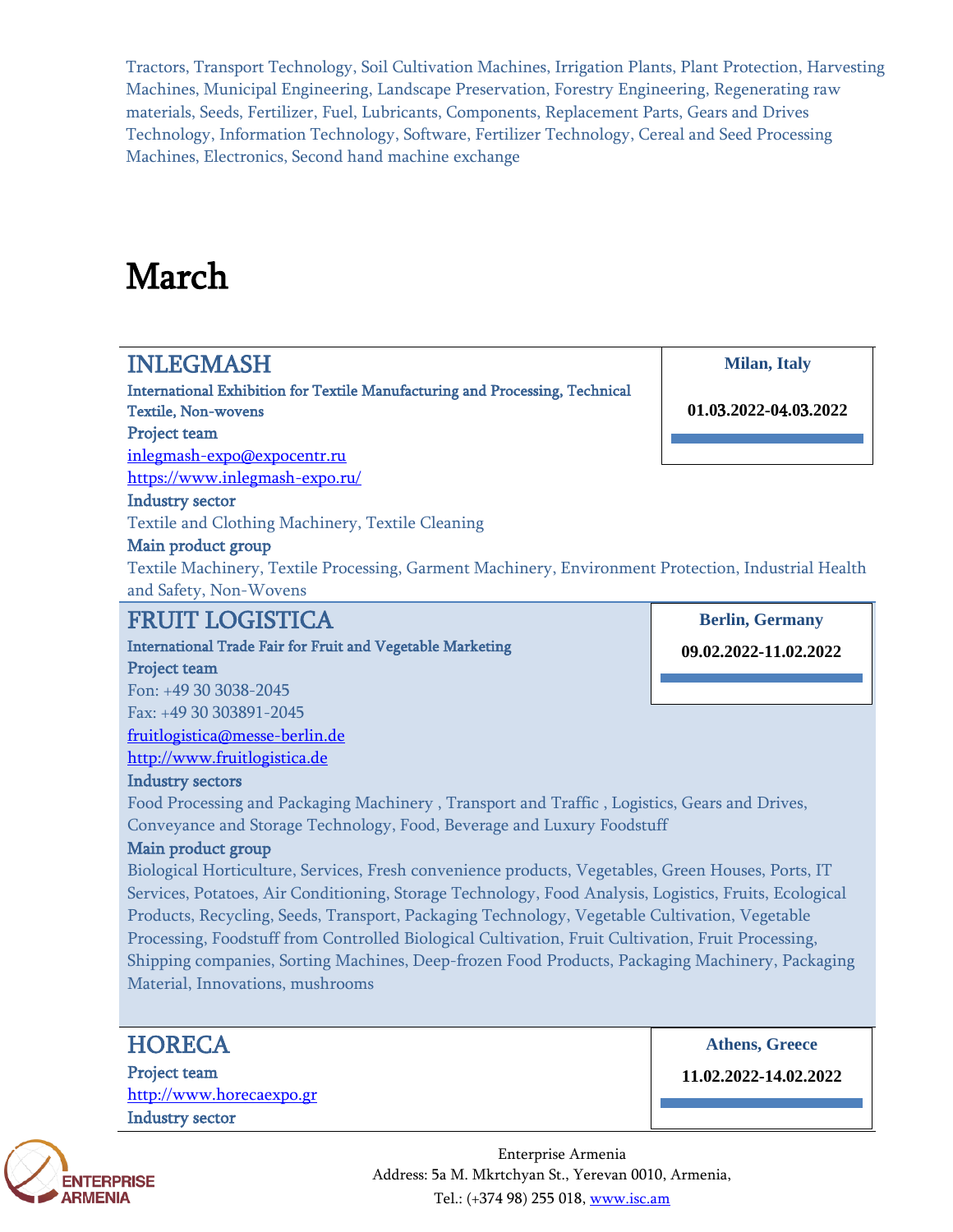## Hotel and Catering, Shop Fittings ,Food, Beverage and Luxury Foodstuff

### Main product group

Catering Trade/Gastronomy, Catering, Shop Fittings, Large Kitchen Equipment, Restaurant Equipment, Restaurant Furnishings, Uniforms, Table Linen, Packaging Technology, Cleaning Technology, Foodstuff, Delicacies, Dairy Products, Seafood, dried fruits, Fruits, Vegetables, Meat Products, Poultry, Deep-frozen Food Products, Dietetic Products, Bakery Products, Chocolate, Coffee, Tea

## INHORGENTA MUNICH

International Trade Fair for Jewellery, Watches, Design, Gemstones and Technology Project team

Fon: +49 89 949-20181 Fax: +49 89 949-20189 [inhorgenta@messe-muenchen.de](mailto:inhorgenta@messe-muenchen.de) [http://www.inhorgenta.com](http://www.inhorgenta.com/)

#### Industry sector

Gifts, Watches & Clocks, Jewelry, Crafts, Special Occasion Party Items

### Main product group

Watches, Clocks, Goldsmiths and Jewellers, Jewellery, Pearls, Silverware, Cartons, Cases, Workshop Equipment, Shop Construction, Imitation Jewellery, Tools, Display, Gold Jewellery, Goldware, Silver Jewellery, Watches and Clocks, Crystal-Controlled Clocks, Equipment for the Watch and Clock Industry, Clockmaker Equipment, Movements, Amber, Jewels, Fashion Jewellery, Precious Metals, Goldsmith Equipment, Equipment for the Jewellery Industry, Packaging Material, Diamonds

## BIOFACH + VIVANESS

World's Leading Trade Fair for Organic Food / International Trade Fair for Natural and Organic Personal Care Project team Fon: +49 911 8606-8998

Fax: +49 911 8606-120086 [biofach@nuernbergmesse.de](mailto:biofach@nuernbergmesse.de)

[vivaness@nuernbergmesse.de](mailto:vivaness@nuernbergmesse.de)

[http://www.biofach.de](http://www.biofach.de/)

[http://www.vivaness.de](http://www.vivaness.de/)

Industry sector

Food, Beverage and Luxury Foodstuff, Cosmetics, Personal Hygiene

### Main product

groupFashion Accessories, Foodstuff from Controlled Biological Cultivation, Basic Materials, Fruits, Vegetables, Delicatessen Foods, Health Foods, Spices, Meat Products, Sausages, Fish, Milk Products, Dairy Products, Deep-frozen Food Products, Bakery Products, Sweets, Beverages, Natural Products, Agricultural Products, Home Textiles, Footwear, Leather Goods, Cosmetics, Toilet Requisites, Childcare, Perfumery, Wellness, Toiletries, Detergents, Hygienicsygiene, Wellness,Textiles





**15.02.2022-18.02.2022**